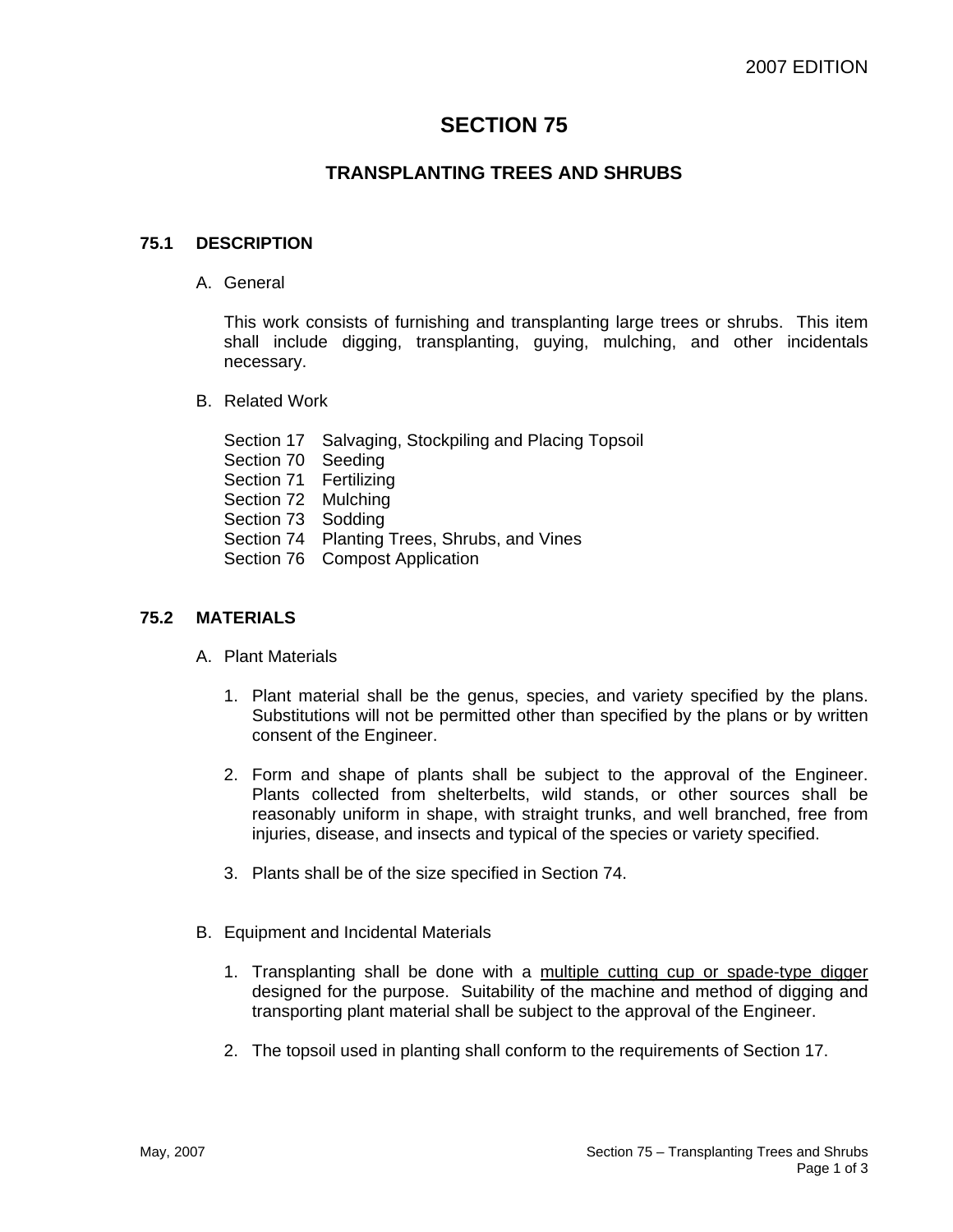- 3. Mulching materials shall conform to the requirements of Section 74.
- 4. Staking materials shall conform to the requirements of Section 74.

#### **75.3 CONSTRUCTION REQUIREMENTS**

A. General

The digging, transporting, planting, pruning, watering, mulching, guying, maintenance, and replacement of plants shall be performed by experienced crews under the direct supervision of a qualified nurseryman or landscape specialist.

B. Planting general requirements shall be as specified in Section 74.

C. Staking and layout of planting shall be as specified in Section 74.

D. Digging, Transporting, and Planting

Plants machinery moved shall be dug with care, avoiding mechanical injury to trunks and branches.

- 1. A planting hole shall be dug at the project site for each plant before the plant intended for that hole is removed from its original position. When a plant is dug from its original position, it shall be transported directly to the project site in the digging machine, with earth ball intact and carefully placed in its planting hole directly from the machine. Care shall be taken during digging, transporting, and resetting to assure earth ball is kept intact throughout the operation to avoid root breakage.
- 2. After plant is set straight in its hole and the spades removed, any voids between hole and earth ball shall be filled with good topsoil and tamped.
- 3. Watering shall be provided as specified in Section 74.
- E. Plants shall be guyed as specified in Section 74.
- F. Mulching shall be applied as specified in Section 74.
- G. Trees shall not be pruned except to remove damaged or broken ends.
- H. Cleanup shall be as specified in Section 74.
- I. Establishment period shall be as specified in Section 74.
- J. Replacement planting shall be as specified in Section 74.